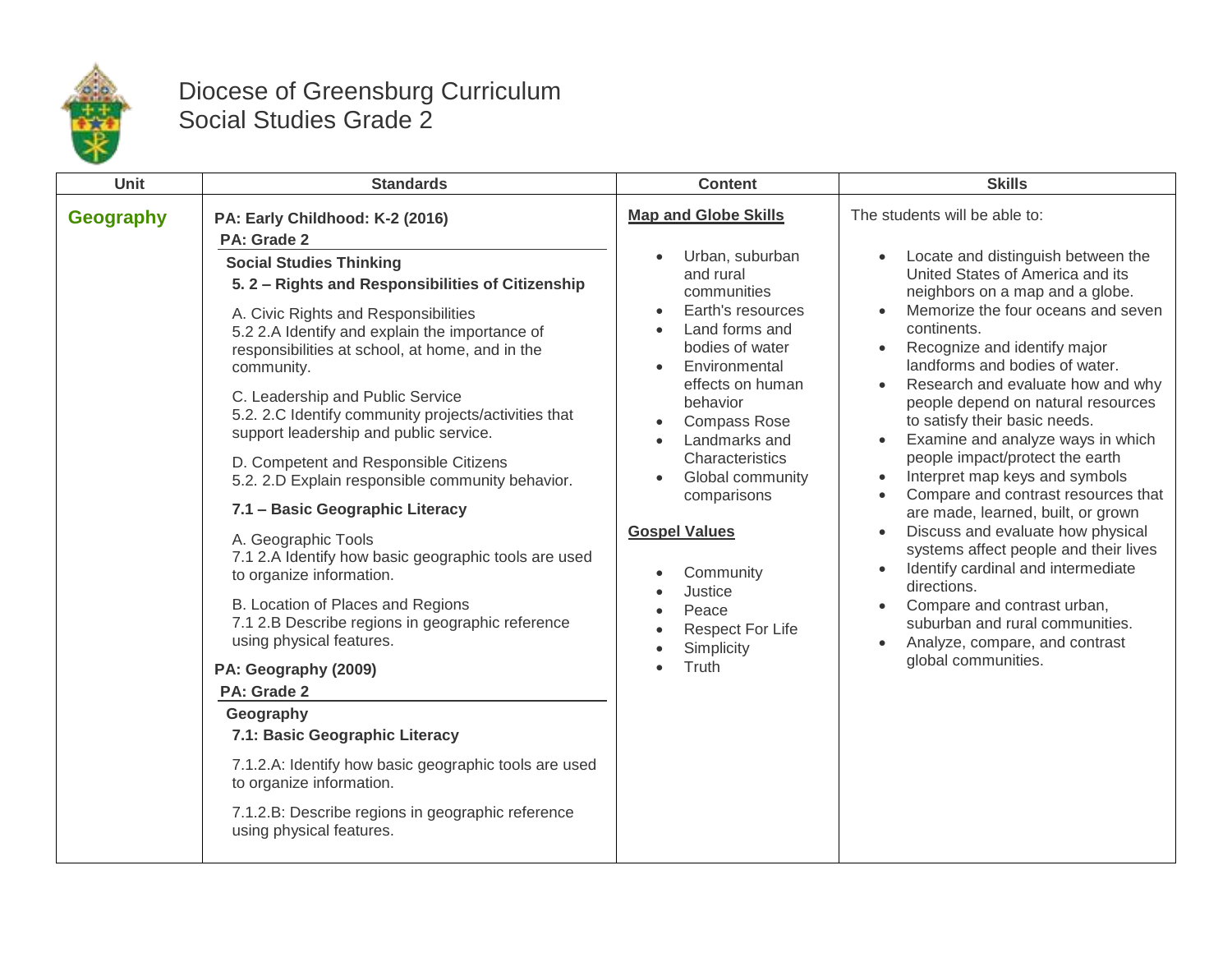| Unit           | <b>Standards</b>                                                                                                                                                                                                                                                                                                                                                                                                                                                                                                                                                                                                                                                                                                                                                                                                                                                                                                                                                                                                                                             | <b>Content</b>                                                                                                                                                                                                | <b>Skills</b>                                                                                                                                                                                                                                                                                                                                                                                                                                                                                                                                                                               |
|----------------|--------------------------------------------------------------------------------------------------------------------------------------------------------------------------------------------------------------------------------------------------------------------------------------------------------------------------------------------------------------------------------------------------------------------------------------------------------------------------------------------------------------------------------------------------------------------------------------------------------------------------------------------------------------------------------------------------------------------------------------------------------------------------------------------------------------------------------------------------------------------------------------------------------------------------------------------------------------------------------------------------------------------------------------------------------------|---------------------------------------------------------------------------------------------------------------------------------------------------------------------------------------------------------------|---------------------------------------------------------------------------------------------------------------------------------------------------------------------------------------------------------------------------------------------------------------------------------------------------------------------------------------------------------------------------------------------------------------------------------------------------------------------------------------------------------------------------------------------------------------------------------------------|
|                | 7.2: Physical Characteristics of Places and<br><b>Regions</b><br>7.2.2.A: Identify the physical characteristics of places.<br>7.2.2.B: Identify the basic physical processes that<br>affect the physical characteristics regions.<br>7.3: Human Characteristics of Places and Regions<br>7.3.2.A: Identify the effect of local geography on the<br>residents of the region (food, clothing, industry, trade,<br>types of shelter, etc.).<br>Copyright © 2015 Commonwealth of Pennsylvania. All<br><b>Rights Reserved</b>                                                                                                                                                                                                                                                                                                                                                                                                                                                                                                                                     |                                                                                                                                                                                                               |                                                                                                                                                                                                                                                                                                                                                                                                                                                                                                                                                                                             |
| <b>History</b> | PA: Early Childhood: K-2 (2016)<br>PA: Grade 2<br><b>Social Studies Thinking</b><br>8.1 - Historical Analysis and Skills Development<br>A. Continuity and Change over Time<br>8.1 2.A Read and interpret information on simple<br>timelines.<br><b>B. Fact/Opinion and Points of View</b><br>8.1 2.B Identify documents relating to an event.<br>C. Research<br>8.1 2.C Apply sources of historical information.<br>8.2 - Pennsylvania History<br>A. Contributions of Individuals and Groups (PA)<br>8.2 2.A Identify historical figures in the local community<br>B. Historical Documents, Artifacts, and Places (PA)<br>8.2 2.B Identify important buildings, statues, and<br>monuments associated with the state's history<br>8.3 - United States History<br>A. Contributions of Individuals and Groups (U.S.)<br>8.3 2.A Identify groups and organizations and their<br>contributions to the United States.<br>B. Historical Documents, Artifacts, and Places (U.S.)<br>8.3 2.B Identify American artifacts and their importance<br>in American history. | <b>Historical Figures</b><br><b>Native Americans</b><br>Colonists<br>Colonies<br><b>Gospel Values</b><br>Community<br>$\bullet$<br>Compassion<br>Faith in God<br>$\bullet$<br>Forgiveness<br>Justice<br>Peace | The students will be able to:<br>Recognize Native Americans as the<br>first people who lived in North<br>America<br>Explore Native American culture and<br>its significance in American history<br>Recognize how the Pilgrims<br>overcame hardship<br>with the help of Native Americans.<br>Evaluate significant aspects of the<br>lives and accomplishments of<br>historical figures and their influences<br>on American history and culture.<br>Examine one's family<br>$\bullet$<br>history/ancestry and interpret<br>geographic movement patterns as<br>they relate to American culture |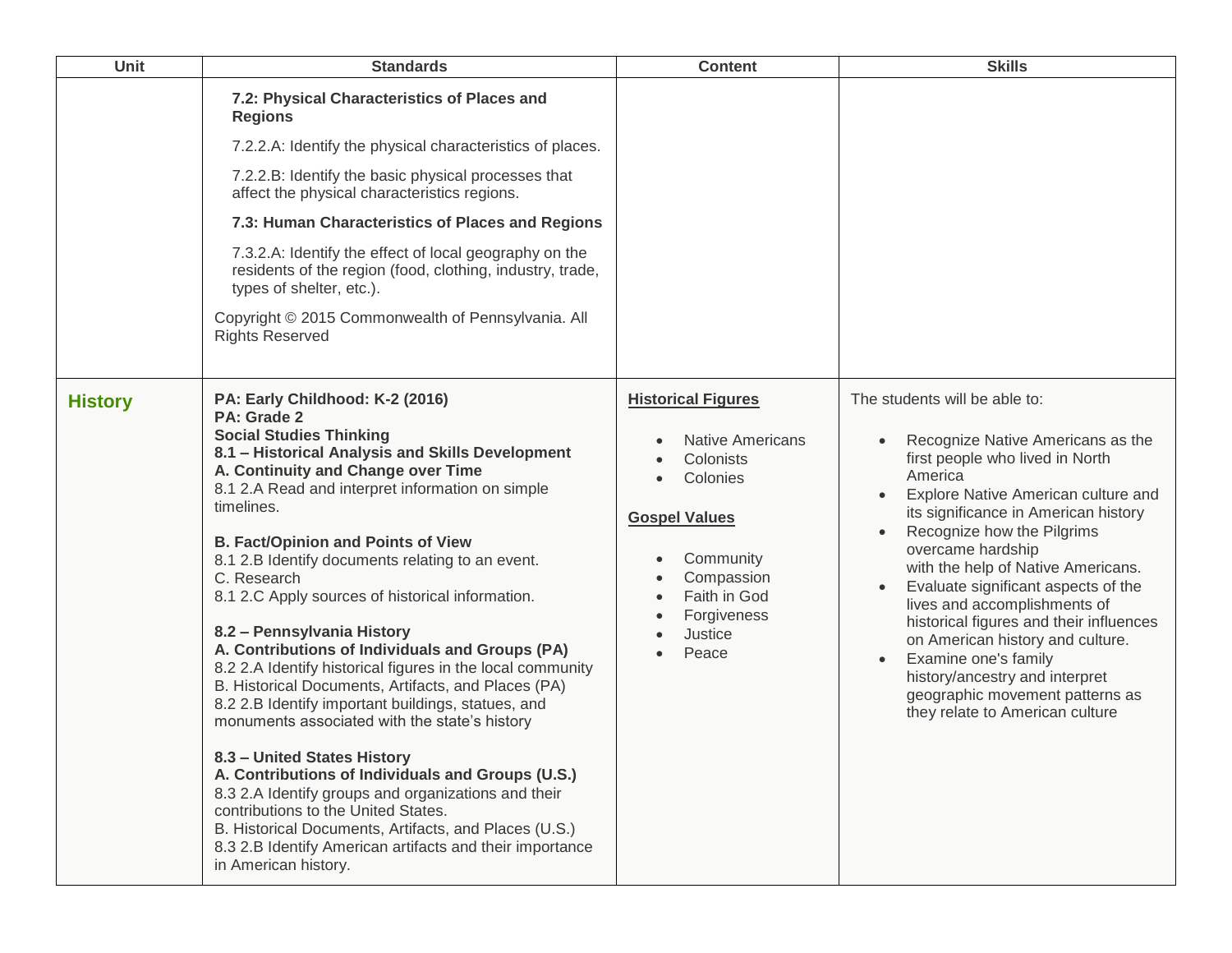| <b>Unit</b>       | <b>Standards</b>                                                                                                                                                                                                                                                                                                                                                                                                                                                                                                                                                                                                                                                                                                                                                                                                                                                                                                                                                                                                                         | <b>Content</b>                                                                                                                                                      | <b>Skills</b>                                                                                                                                                                                                                                                                                                                                                                                                                         |
|-------------------|------------------------------------------------------------------------------------------------------------------------------------------------------------------------------------------------------------------------------------------------------------------------------------------------------------------------------------------------------------------------------------------------------------------------------------------------------------------------------------------------------------------------------------------------------------------------------------------------------------------------------------------------------------------------------------------------------------------------------------------------------------------------------------------------------------------------------------------------------------------------------------------------------------------------------------------------------------------------------------------------------------------------------------------|---------------------------------------------------------------------------------------------------------------------------------------------------------------------|---------------------------------------------------------------------------------------------------------------------------------------------------------------------------------------------------------------------------------------------------------------------------------------------------------------------------------------------------------------------------------------------------------------------------------------|
|                   | B. Historical Documents, Artifacts, and Places (U.S.)<br>8.3 2.B Identify American artifacts and their importance<br>in American history<br>C. Impact of Continuity and Change on U.S. History<br>8.3 2.C Identify facts related to how different people<br>describe the same event at different time periods.<br>D. Conflict and Cooperation (U.S.)<br>8.3 2.D Demonstrate an understanding of how different<br>groups describe the same event or situation.<br><b>NCSS: Social Studies 2010</b><br><b>NCSS: Elementary</b><br>TIME, CONTINUITY, AND CHANGE<br><b>Knowledge</b><br><b>Learners will understand</b><br>The study of the past is the story of communities,<br>nations, and the world;<br>Key people, events, and places associated with the<br>history of the community, nation, and world.<br>That historical events occurred in times that differed<br>from our own, but often have lasting consequences for<br>the present and future;<br>Copyright © 2015 Commonwealth of Pennsylvania. All<br><b>Rights Reserved</b> |                                                                                                                                                                     |                                                                                                                                                                                                                                                                                                                                                                                                                                       |
| <b>Government</b> | PA: Early Childhood: K-2 (2016)<br>PA: Grade 2<br><b>Social Studies Thinking</b><br>5.1 - Principles and Documents of Government<br>A. Rule of Law<br>5.1 2.A Explain the purposes of rules and their<br>consequences in the classroom and school community.<br><b>B. Laws and Government</b><br>5.1 2.B Explain the importance of rules in the classroom<br>and school community<br>C. Principles and Ideas that Shape Government<br>5.1 2.C Define fairness in working with others.                                                                                                                                                                                                                                                                                                                                                                                                                                                                                                                                                    | <b>Patriotism</b><br>US Flag<br>Symbols<br>Pledge of Allegiance<br><b>Government</b><br>Local, State and<br>Federal government<br>and leaders<br>Voting for leaders | The students will be able to:<br>Explore the significance and<br>functions of the three levels of<br>government<br>Compare the roles of public official,<br>including mayor, governor, and<br>president<br>Describe how governments establish<br>order, and manage conflict<br>Identify our nation's and state's<br>symbols, buildings and monuments<br>Define the characteristics of good<br>citizenship such as beliefs in justice, |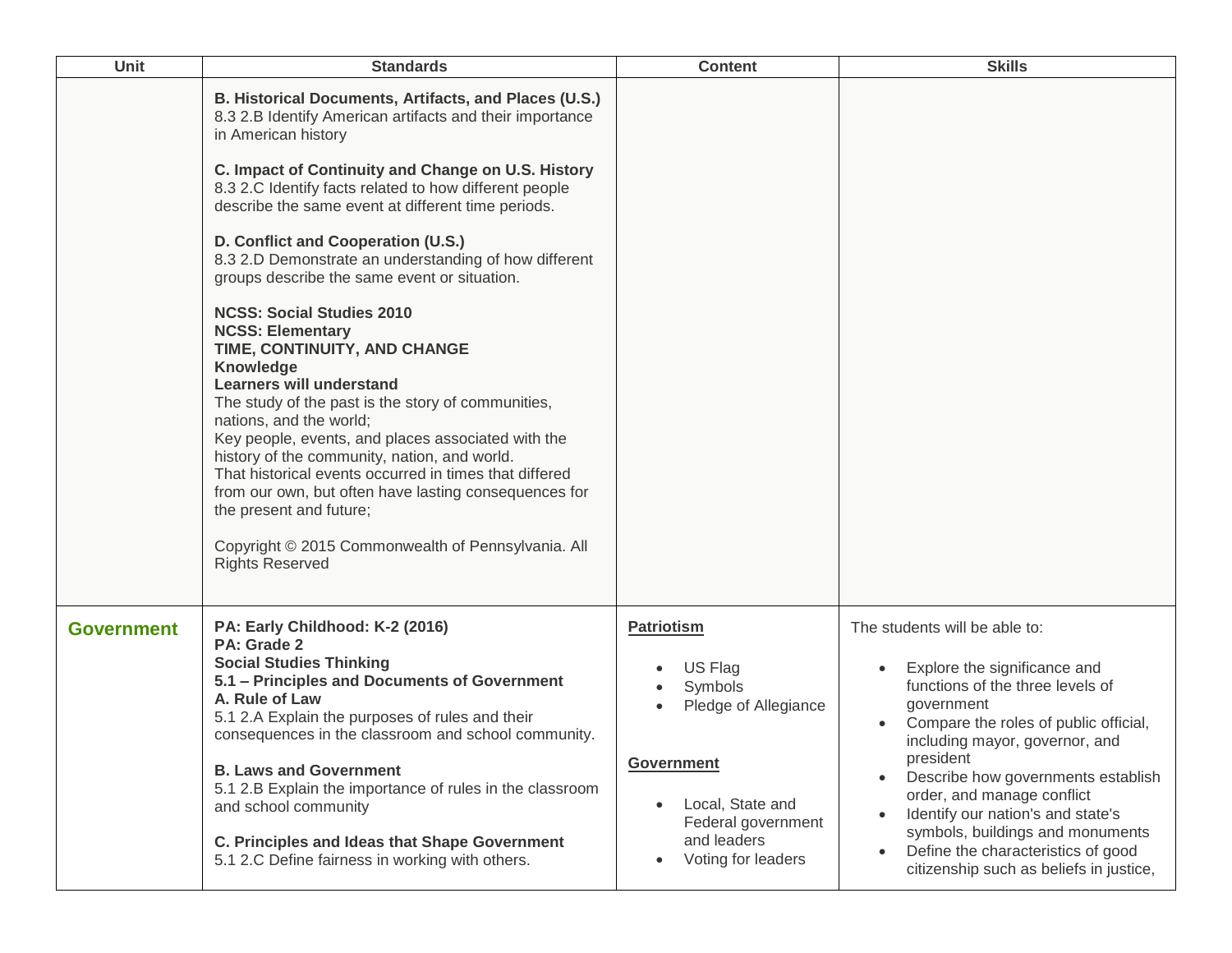| Unit | <b>Standards</b>                                                                                                                                                                                                                                                                                                                                                                                                                                                                                                                                                                                                                                                                                                                                                                                                                                                                                                                                                                                                                                                                                                                                                                                                                                                                                                                                                                                                                                                | <b>Content</b>                                                                                                                                                                                                                     | <b>Skills</b>                                                                                                                                                                                                                                                   |
|------|-----------------------------------------------------------------------------------------------------------------------------------------------------------------------------------------------------------------------------------------------------------------------------------------------------------------------------------------------------------------------------------------------------------------------------------------------------------------------------------------------------------------------------------------------------------------------------------------------------------------------------------------------------------------------------------------------------------------------------------------------------------------------------------------------------------------------------------------------------------------------------------------------------------------------------------------------------------------------------------------------------------------------------------------------------------------------------------------------------------------------------------------------------------------------------------------------------------------------------------------------------------------------------------------------------------------------------------------------------------------------------------------------------------------------------------------------------------------|------------------------------------------------------------------------------------------------------------------------------------------------------------------------------------------------------------------------------------|-----------------------------------------------------------------------------------------------------------------------------------------------------------------------------------------------------------------------------------------------------------------|
|      | D. Documents and Ideals that Shape Pennsylvania<br>and U.S. Government<br>5.1 2.D Explain why school rules are written and posted.<br>E. Individual Rights<br>5.1 2.E Describe citizens' responsibilities to the state of<br>Pennsylvania and to the nation.<br>F. Symbols<br>5.1 2.F Identify state symbols.<br>5.2 - Rights and Responsibilities of Citizenship<br>A. Civic Rights and Responsibilities<br>5.2 2.A Identify and explain the importance of<br>responsibilities at school, at home, and in the<br>community.<br><b>B. Conflict and Resolution</b><br>5.2 2.B Identify a problem and a probable solution.<br><b>C. Leadership and Public Service</b><br>5.2. 2.C Identify community projects/activities that<br>support leadership and public service.<br>D. Competent and Responsible Citizens<br>5.2. 2.D Explain responsible community behavior.<br>5.3 - How Government Works<br>A. Branches of Government<br>5.3 2.A Identify the role government plays in the<br>community. (e.g., education, transportation)<br>B. Structure, Organization, and Operation of<br><b>Governments</b><br>5.3 2.B Identify local government leaders<br><b>C. Government Services</b><br>5.3 2.C Identify other types of service provided by local<br>government.<br>D. Leadership and Political Elections<br>5.3 2.D Identify positions of authority at school.<br>F. Conflict and the Court System<br>5.3 2.F Identify and explain behaviors for responsible | Landmarks and<br>characteristics<br><b>Rules and laws</b><br><b>Gospel Values</b><br>Community<br>Compassion<br>Faith in God<br>Forgiveness<br>Justice<br>Peace<br>$\bullet$<br>Respect for Life<br>Service<br>Simplicity<br>Truth | truth, equality, and responsibility for<br>the common good<br>Examine the ways that our public<br>officials are selected including<br>elections and appointments to office<br>Evaluate how rules and laws help to<br>establish order and safety in our<br>town. |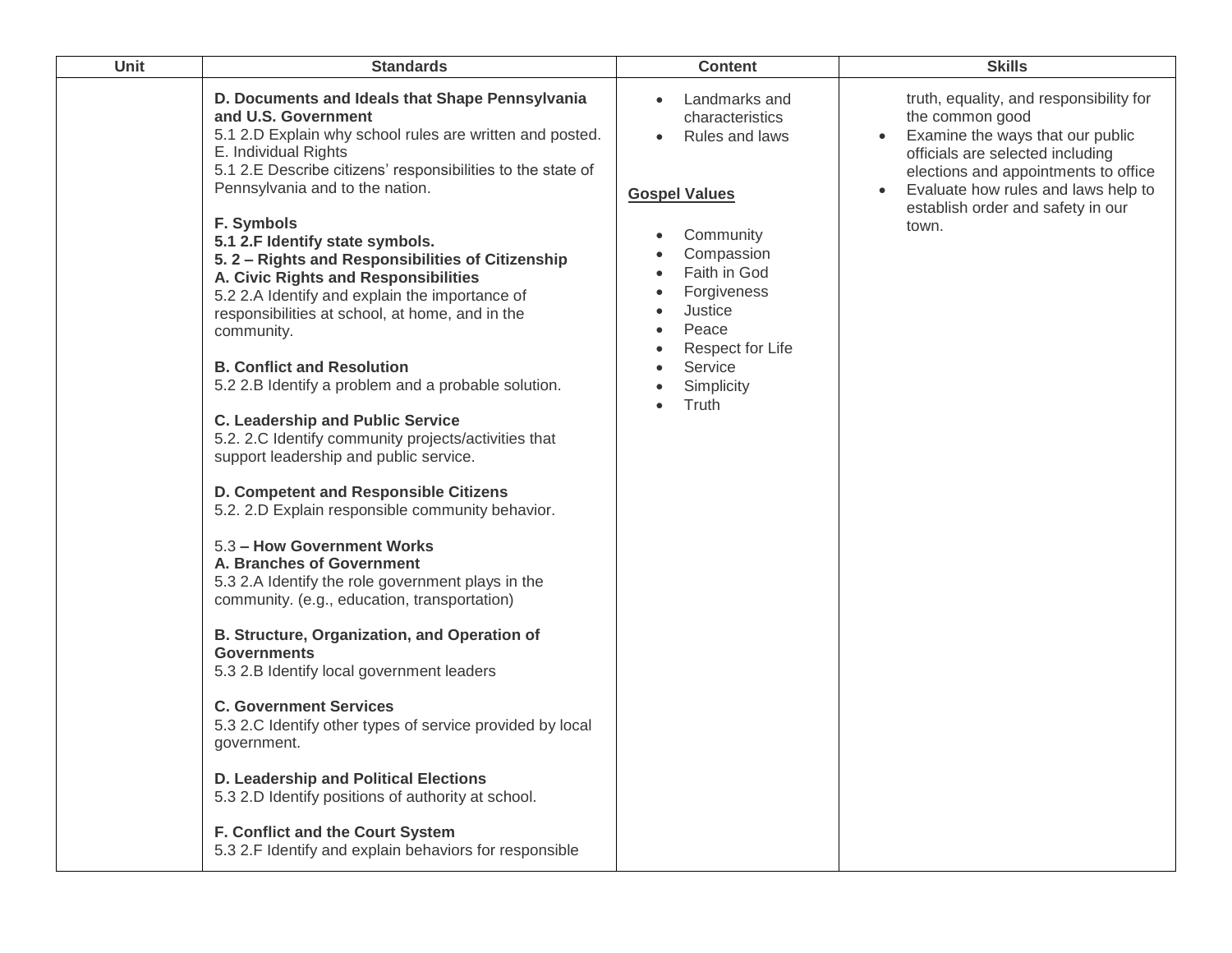| Unit             | <b>Standards</b>                                                                                                                                                                                                                                                                                                                                                                                                                                                                                                                                                                                                                                                                                                                                                                                                                                                                                          | <b>Content</b>                                                                                                                                                                                                                                   | <b>Skills</b>                                                                                                                                                                                                                                                                                                                                                                                                                             |
|------------------|-----------------------------------------------------------------------------------------------------------------------------------------------------------------------------------------------------------------------------------------------------------------------------------------------------------------------------------------------------------------------------------------------------------------------------------------------------------------------------------------------------------------------------------------------------------------------------------------------------------------------------------------------------------------------------------------------------------------------------------------------------------------------------------------------------------------------------------------------------------------------------------------------------------|--------------------------------------------------------------------------------------------------------------------------------------------------------------------------------------------------------------------------------------------------|-------------------------------------------------------------------------------------------------------------------------------------------------------------------------------------------------------------------------------------------------------------------------------------------------------------------------------------------------------------------------------------------------------------------------------------------|
|                  | school citizens and possible consequences for<br>inappropriate actions.<br>I. Taxes<br>5.3 2.I Define taxes and why they are paid.<br><b>NCSS: Social Studies 2010</b><br><b>NCSS: Elementary</b><br>POWER, AUTHORITY, AND GOVERNANCE<br>Knowledge<br><b>Learners will understand</b><br>Rules and laws can serve to support order and protect<br>individual rights;<br>Fundamental ideas that are the foundation of American<br>constitutional democracy, including those of the U.S.<br>Constitution, the rule of law, separation of powers,<br>checks and balances, minority rights, and the separation<br>of church and state;<br>The basic elements of government in the United States:<br>executive, legislative, and judicial authority;<br>The ways in which governments meet the needs and<br>wants of citizens.<br>Copyright © 2015 Commonwealth of Pennsylvania. All<br><b>Rights Reserved</b> |                                                                                                                                                                                                                                                  |                                                                                                                                                                                                                                                                                                                                                                                                                                           |
| <b>Economics</b> | PA: Early Childhood: K-2 (2016)<br>PA: Grade 2<br><b>Social Studies Thinking</b><br>6.1 - Scarcity and Choice<br>A. Scarcity and Choice<br>6.1 2.A Identify scarcity of resources within the school<br>community<br><b>B. Limited Resources</b><br>6.1 2.B Identify community wants and needs.<br><b>C. Opportunity Costs</b><br>6.1 2.C Explain how choice has consequences.<br>6.2 - Markets and Economic Systems                                                                                                                                                                                                                                                                                                                                                                                                                                                                                       | <b>Producers and Consumers</b><br>Goods and services<br>Wants and needs<br>Trading with other<br>countries<br>Goods from farms<br>and factories to<br>marketplace<br>Workers'<br>contributions<br><b>Gospel Values</b><br>Community<br>$\bullet$ | The students will be able to:<br>Comprehend that people work to<br>make money and to help others.<br>Explain the choices that people<br>make about earning, saving and<br>spending money.<br>Distinguish between producers and<br>consumers.<br>Demonstrate how countries are<br>linked by trade and transportation.<br>Examine contributions of community<br>workers.<br>Analyze how various occupations<br>contribute to a marketplace. |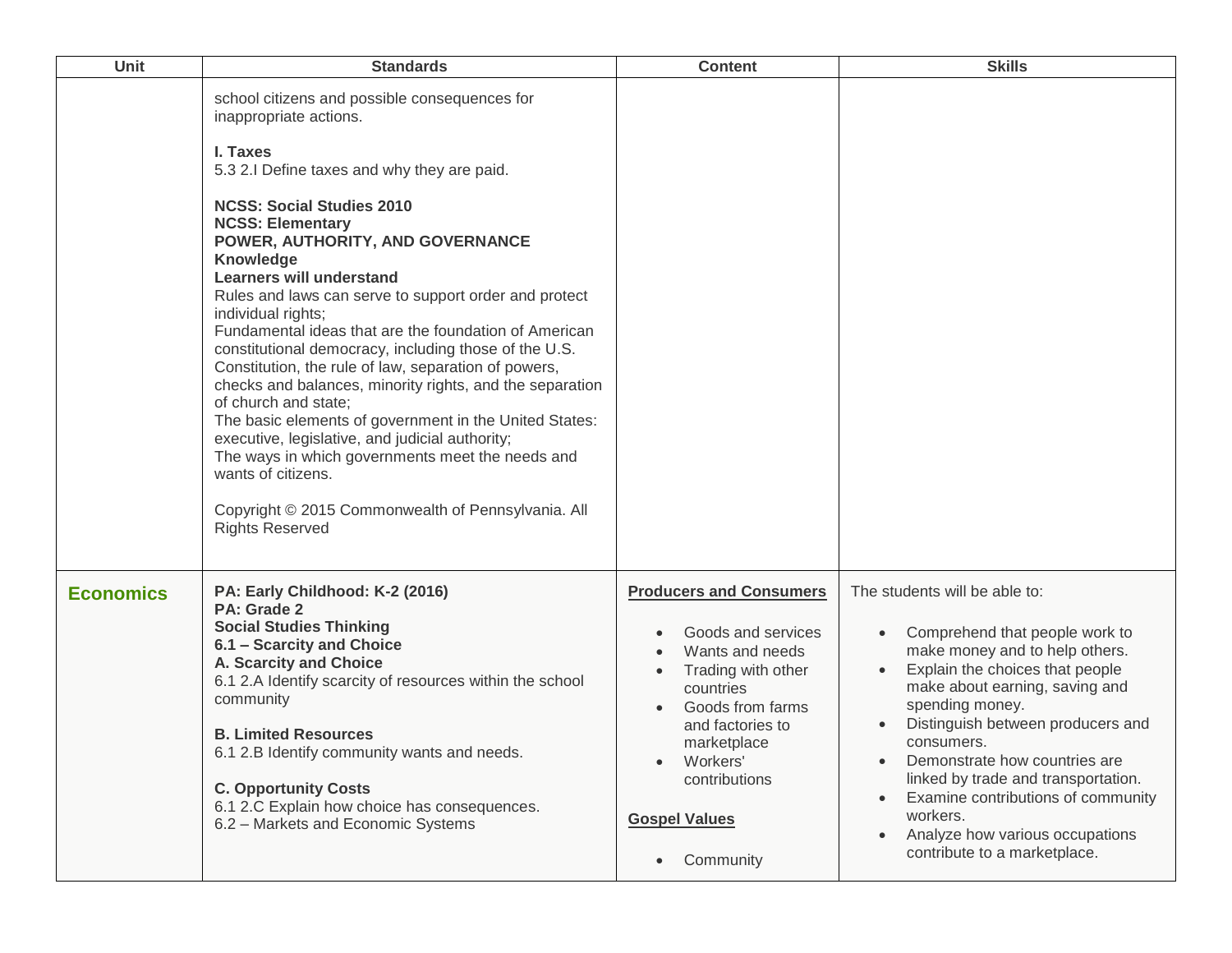| <b>Unit</b> | <b>Standards</b>                                                                                                                                                                                                     | <b>Content</b>                   | <b>Skills</b>                                                                                                                                                                                                                                             |
|-------------|----------------------------------------------------------------------------------------------------------------------------------------------------------------------------------------------------------------------|----------------------------------|-----------------------------------------------------------------------------------------------------------------------------------------------------------------------------------------------------------------------------------------------------------|
|             | A. Goods and Services<br>6.2 2.A Identify goods, services, consumers, and<br>producers in the local community.<br><b>C. Advertising and Media</b><br>6.2 2.C Define personal choice as related to buying an<br>item. | Compassion<br>Justice<br>Service | Differentiate between the interactions<br>of community workers and residents.<br>Differentiate between needs and<br>$\bullet$<br>want as they relate to economics.<br>Distinguish between goods and<br>services and the occupations that<br>produce them. |
|             | <b>D. Price Determination</b><br>6.2 2.D Explain how demand for a consumer good<br>impacts price.                                                                                                                    |                                  |                                                                                                                                                                                                                                                           |
|             | <b>F. Private Economic Institutions</b><br>6.2 2.F Describe the role of financial institutions as<br>related to consumers' financial needs<br>6.4 - Economic Independence                                            |                                  |                                                                                                                                                                                                                                                           |
|             | A. Specialization<br>6.4 2.A Identify local examples of specialization of work                                                                                                                                       |                                  |                                                                                                                                                                                                                                                           |
|             | C. Multinational and Non Governmental<br><b>Organizations</b><br>6.4 2.C Identify products that come from many different<br>countries.<br>6.5 - Income, Profit, and Wealth                                           |                                  |                                                                                                                                                                                                                                                           |
|             | A. Factors Influencing Wages<br>6.5 2.A Explain how money earned by individuals is<br>used to meet needs and wants.                                                                                                  |                                  |                                                                                                                                                                                                                                                           |
|             | <b>D. Profits and Losses</b><br>6.5 2.D Describe money-saving behaviors.                                                                                                                                             |                                  |                                                                                                                                                                                                                                                           |
|             | <b>E. Distribution of Wealth</b><br>6.5 2.E Describe the qualities that may be necessary to<br>complete a task.                                                                                                      |                                  |                                                                                                                                                                                                                                                           |
|             | <b>G. Costs and Benefits of Savings</b><br>6.5 2.G Identify how saving for a purchase occurs over<br>time.                                                                                                           |                                  |                                                                                                                                                                                                                                                           |
|             | <b>H. Interest Rates</b><br>6.5 2.H Describe why people save money in the local<br>bank.                                                                                                                             |                                  |                                                                                                                                                                                                                                                           |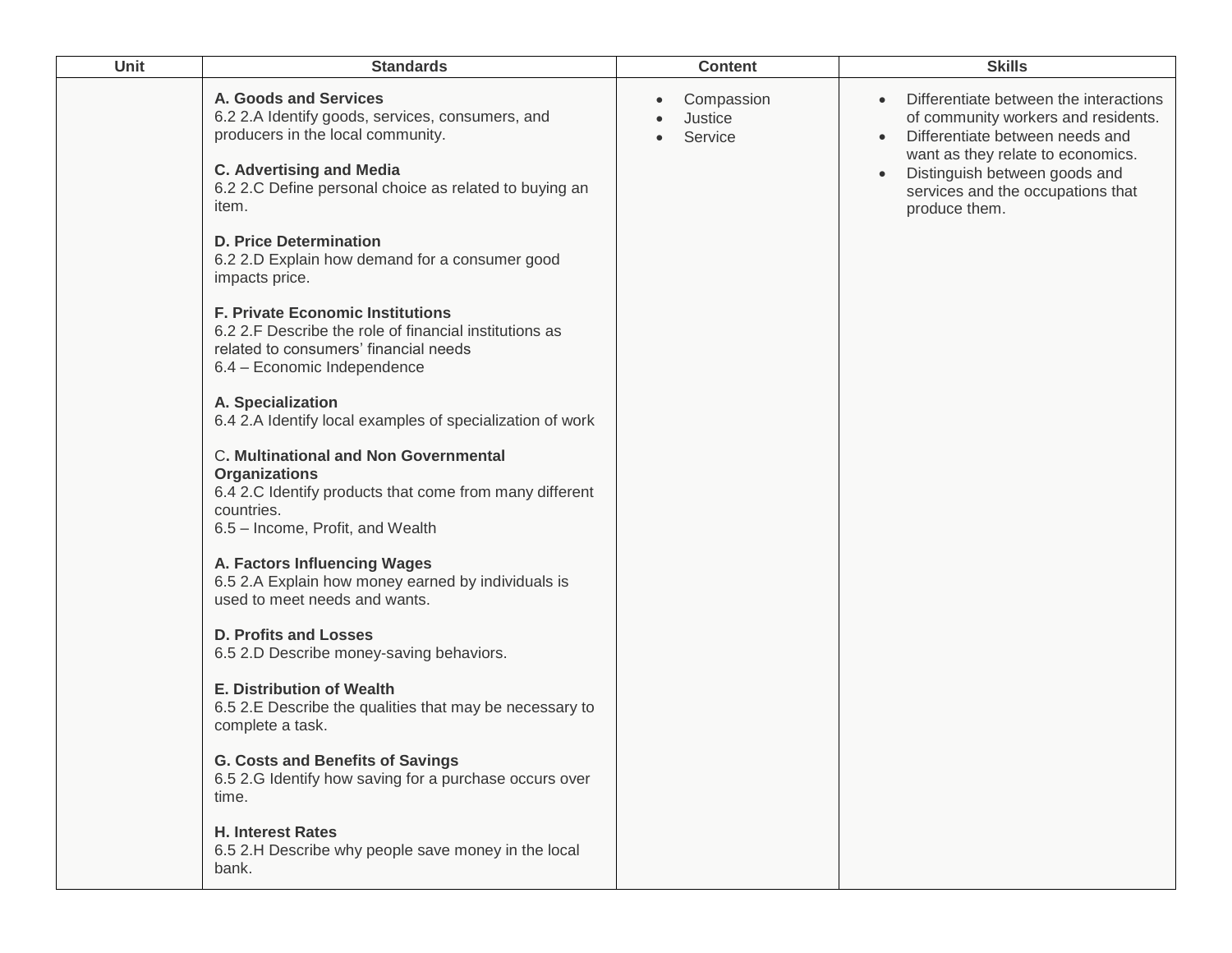| Unit                                  | <b>Standards</b>                                                                                                                                                                                                                                                                                                                                                                                                                                                                                                                                                                                                                                                                                                                                                                                 | <b>Content</b>                                                                                                                                                           | <b>Skills</b>                                                                                                                                                                                                             |
|---------------------------------------|--------------------------------------------------------------------------------------------------------------------------------------------------------------------------------------------------------------------------------------------------------------------------------------------------------------------------------------------------------------------------------------------------------------------------------------------------------------------------------------------------------------------------------------------------------------------------------------------------------------------------------------------------------------------------------------------------------------------------------------------------------------------------------------------------|--------------------------------------------------------------------------------------------------------------------------------------------------------------------------|---------------------------------------------------------------------------------------------------------------------------------------------------------------------------------------------------------------------------|
|                                       | <b>NCSS: Social Studies 2010</b><br><b>NCSS: Elementary</b><br>PRODUCTION, DISTRIBUTION, AND CONSUMPTION<br>Knowledge<br><b>Learners will understand</b><br>The difference between needs and wants;<br>How economic incentives affect people's behavior;<br>Copyright © 2015 Commonwealth of Pennsylvania. All<br><b>Rights Reserved</b>                                                                                                                                                                                                                                                                                                                                                                                                                                                         |                                                                                                                                                                          |                                                                                                                                                                                                                           |
| <b>Culture and</b><br><b>Holidays</b> | PA: Learning Standards for Early Childhood K-2<br>(2016)<br>PA: Grade 2<br><b>Language and Literacy Development</b><br>1.3 Reading Literature<br>H. Integration of Knowledge and Ideas - Text<br>Analysis<br>1.3 2.H Compare and contrast two or more versions<br>of the same story by different authors or from different<br>cultures.<br><b>Social Studies Thinking</b><br>8.4 - World History<br>A. Contributions of Individuals and Groups (World)<br>8.4 2.A Explain why cultures have commemorations<br>and remembrances<br>C. Impact of Continuity and Change on World History<br>8.4 2.C Identify how cultures have commemorations<br>and remembrances.<br><b>NCSS: Social Studies 2010</b><br><b>NCSS: Elementary</b><br><b>CULTURE</b><br>Knowledge<br><b>Learners will understand</b> | <b>Cultural Holidays</b><br>Customs<br>Traditions<br><b>Gospel Values</b><br>Community<br>Compassion<br>Faith in God<br>Peace<br>Respect for Life<br>Simplicity<br>Truth | The students will be able to:<br>Demonstrate the ways that the<br>celebrations of holidays contribute to<br>and enhance our American culture<br>Examine how customs and traditions<br>contribute to our national identity |